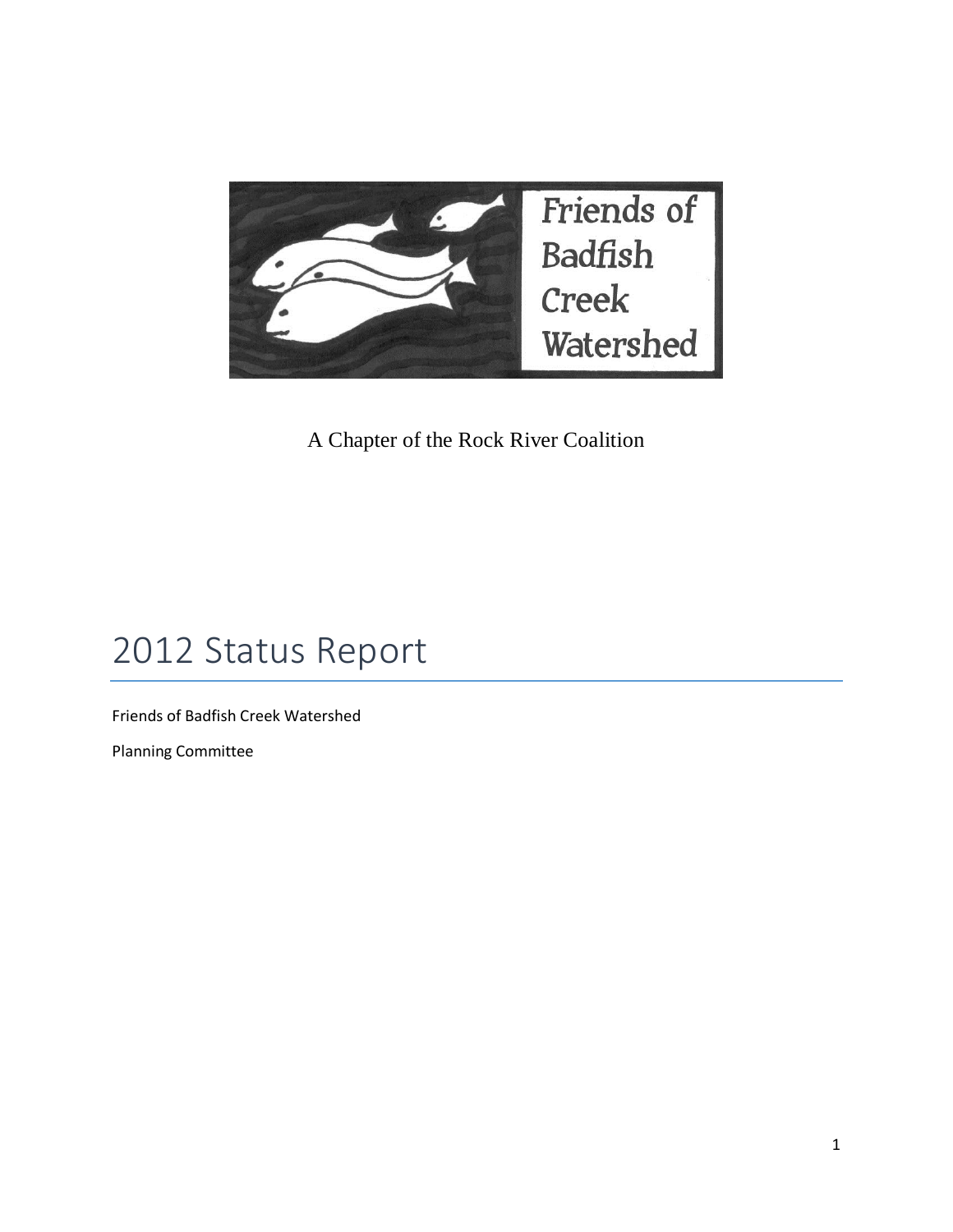#### **Background**

Local interest in the Badfish Creek peaked in March 2005 when the Creek was classified by the Dane County Regional Planning Commission as "Class I—In Need of Protection" through the Dane County Water Body Classification Study Phase I. Local residents met with the Dane County Land and Water Resources Department to advocate for the creek's inclusion in Dane County's 2006-2011 Parks and Open Space Plan. Since its inception in 2006, the Friends of Badfish Creek Watershed (FBCW) continues to partner with Dane County as well as other municipalities, Wisconsin DNR and in 2012 collaboration with Rock County agencies in support of activities and planning. The U.S. Fish and Wildlife Services has offered to assist with financial and technical assistance to landowners for wetland restoration.

Community outreach and education programs were held in 2012 to inform municipalities, community members, Creek users of its history, navigability, cleanliness, and the Creek's importance in the ecosystem. The Rock River Coalition (RRC) continues to support the FBCW as a Chapter affiliate allowing the Friends to respond to funding opportunities as a non-profit organization. When projects are funded, the RRC assumes financial administration of grants received.

The FBCW prefer involvement in activities that enhance the Watershed while developing strategies for recognition and respectability of the Badfish Creek, as evidenced in this second Annual Status Report.

### **Reinforce and Expand Partnerships**

In an effort to enhance collaborations and reach new partners, the FBCW developed, printed and disseminated (through grant opportunities described on page 3) the following communication materials:

- Five Year Strategic Plan,
- 2011 Status Report,
- Business cards with QR codes containing a link to the FBCW website and local map,
- Brochure insert for public officials to highlight the Creek's recreational activities, and
- Professional education board with scrip, timeline with photos depicting the Japanese knotweed eradication project from inception to present progress.

The Friends group has connected with numerous Dane and Rock County officials to promote the protection and recreational activities available along the Badfish Creek. Outreach to the following groups has reinforced and expanded the Friends' partnerships:

- Dane County Parks and Open Space to ensure portions of the Badfish Creek were considered and accepted as Natural Resource Area,
- Rock County Parks Department, Town and Country RC&D Invasive Species Issue Team and the Rock County Land Conservation Committee,
- Coordination with Rock County Parks and the Town and Country RC&D Invasive Species Issues Team to include a stop at the Riley Road Badfish Creek bridge during the May 11, 2013 Wheel Against Weeds bike tour.
- Dane County Townships of Dunkirk, Porter, Union and Rutland heard a FBCW presentation and/or received communication materials.